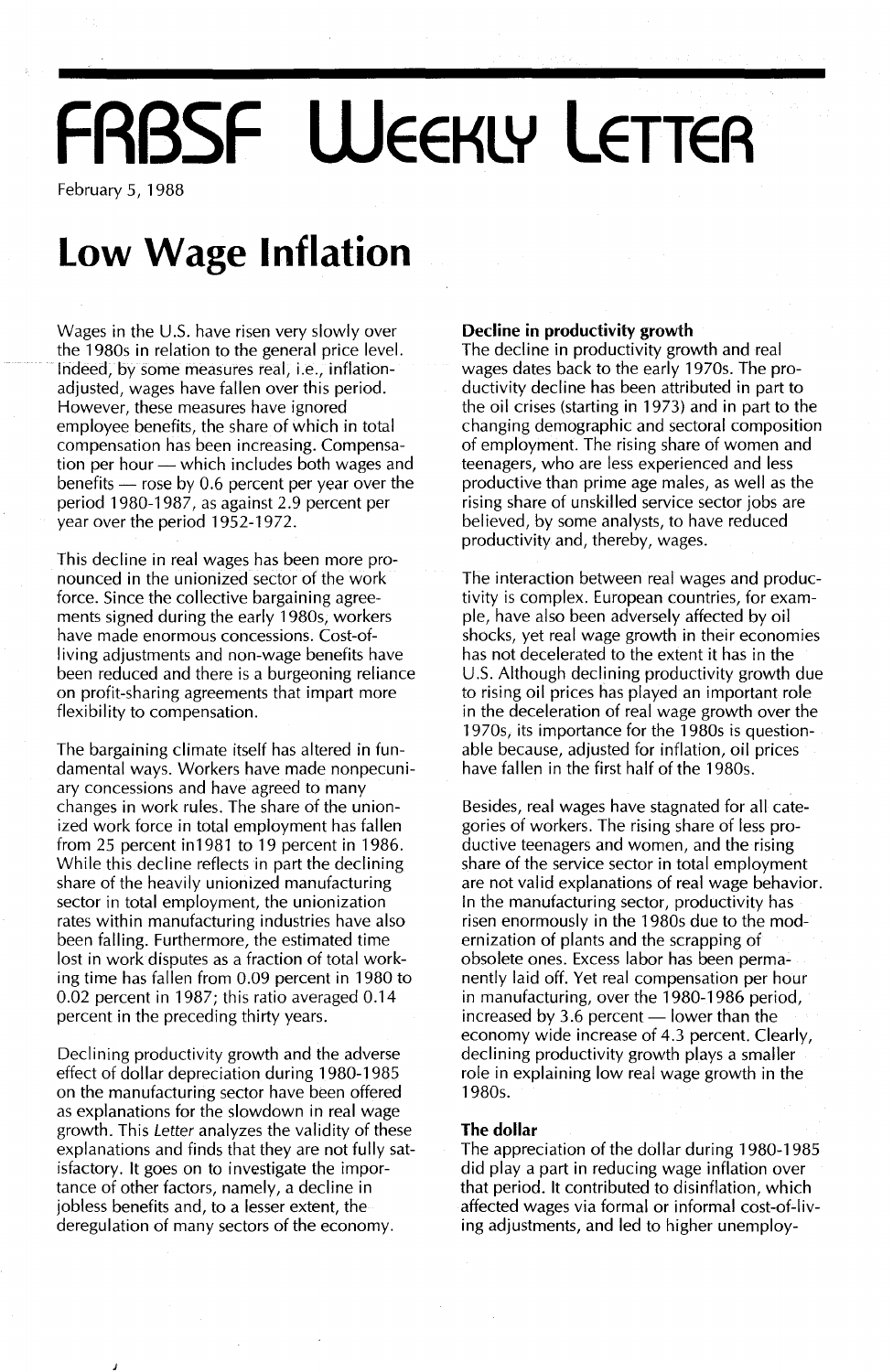## **FRBSF**

ment in the export and import-competing industries.

However, there is no compelling evidence to indicate that the wage concessions of the last five years were motivated mainly by the weakness of the export and import-competing industries, with their concomitant high unemployment. Concessionary contracts extend over a wide range of industries, many of which are not exposed to foreign competition, such as domestic air travel and retail food stores. A study by Philip Cagan reveals that a wage index constructed for foreign-competing industries rose at the same rate as a wage index for all manufacturing over 1979-1985.

In brief, neither the strong dollar nor declining productivity growth provide a fully satisfactory explanation of the decline in real wage growth over the 1980s.

#### **Jobless benefits**

A dramatic decline has occurred over the 1980s in the availability of jobless benefits, which are granted primarily to job losers  $-$  those on temporary and permanent layoff who have worked for a stipulated length of time  $-$  and, in some cases, to job leavers. A decline in such benefits induces many laid off workers to accept alternative, lower paying jobs — and often lower status jobs as well - more quickly, or to negotiate a lower wage with their previous employer in order to get rehired.

Regular benefits are available for approximately twenty-six weeks; after they have been exhausted, extended benefits are provided for approximately another thirteen weeks. Beyond that, federal supplemental programs have provided benefits of varying duration up to twenty-six weeks. The availability of extended and supplemental benefits differs greatly across states.

As can be seen in Chart 1, the ratio of insured unemployed workers to total job losers has declined over the last decade, and especially over the 1980s. Changes in this ratio do not reflect only changes in policy. In the course of a recession this ratio falls as more and more job losers run out of benefits, it rises during the subsequent expansion as the share of long-term unemployment decreases. The effect of policy can be gauged by making a cyclical adjustment and comparing the availability of benefits at the same aggregate unemployment rate. Thus, in 1977 when the aggregate unemployment rate was 7.1 percent, the ratio (including supplemental benefits) was 1.20; in 1985, at an aggregate unemployment rate of 7.2 percent, the ratio was 0.67.

The insured unemployment rate (lUR) plays an important role in the provision of benefits. The IUR measures the ratio of the number of unemployed receiving regular benefits to covered employment, i.e., those jobs covered by unemployment insurance (UI) plans. Prior to 1981, extended benefits were granted in a state when the nationwide IUR reached 4.5 percent, or when the IUR in that state reached 4 percent. A major revision of the UI law in 1981 eliminated this national "trigger" and further raised each state's IUR trigger to 6 percent. Hence, at the end of 1982, only fourteen states were offering extended benefits whereas, without the change in law, all of them would have.

In addition, federal supplemental benefits, which during the 1975 recession were available up to twenty-six weeks in many states, were drastically reduced during the 1982 recession, varying between eight and sixteen weeks, although the latter recession was much more severe.

Finally, there has been a decline in the availability of even regular benefits, although they have not been affected by the new law, apart from the imposition of federal taxation since 1979. The fall in the IUR, relative to the total unemployment rate, has reinforced the effect of raising the state triggers.

The IUR may have fallen because applications for benefits are being scrutinized more carefully to weed out more claims. This, in turn, may have discouraged the unemployed from applying for benefits. As you can see in Chart 2, the ratio of initial claims for (regular) UI to the number of short-term job losers (unemployed for 0-5 weeks) has fallen along with the ratio of beneficiaries to job losers. Finally, as Gary Burtless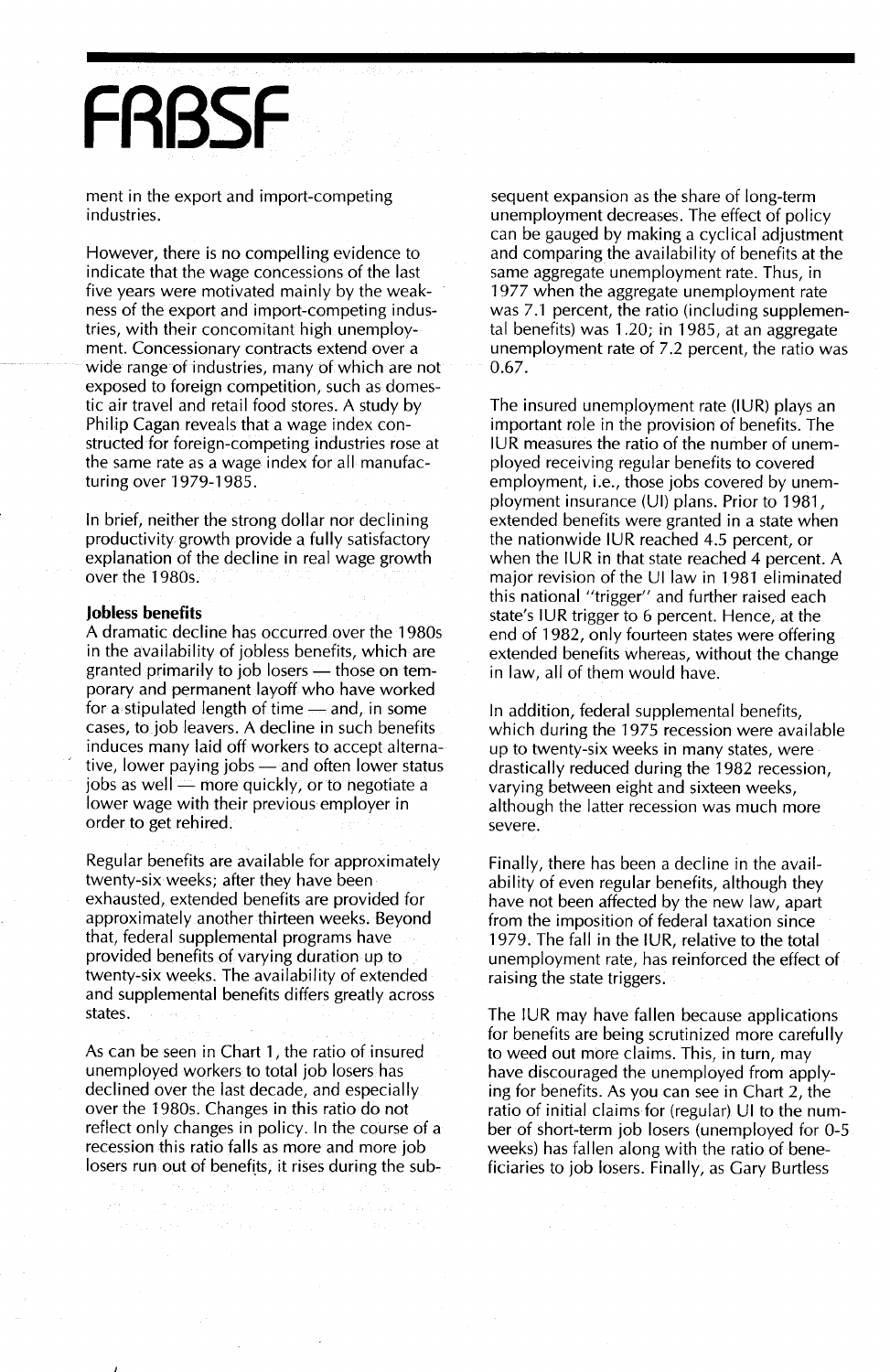

pointed out in an exhaustive survey of this issue, there may be greater difficulty in obtaining benefits because of a reduction, due to budgetary cuts, in the number of offices through which these benefits are administered.

#### Deregulation

Another important development that has indirectly affected the labor market is the deregulation of numerous industries: trucking, airlines, securities, etc. Deregulation has put pressure on costs, leading firms to make fewer concessions to union demands than they did previously and to hire more non-union workers. The competition spurred by deregulation, has been a motivating factor behind many of the wage con cessions. Over 1981-1986, wage inflation was highest for state and local government workers who are relatively immune to the prospect of unemployment. Also, in contrast to the private sector, these workers' unionization rate has been increasing.



#### Policy implications

There has been increasing concern that, in the current economic environment, wage inflation may accelerate. At 5.8 percent in December 1987, the civilian unemployment rate has been at its lowest level since 1979, at which time inflation *was* accelerating. Another source of concern is that current and prospective dollar depreciation, by raising price inflation, will raise wage inflation.

The structural changes discussed above suggest that the tightness of the labor market cannot be assessed merely by an extrapolation of past experience. Furthermore, due to fewer, and smaller, cost-of-living adjustments, the effect of dollar depreciation on wage inflation may be weaker now than during the dollar depreciation of 1977-1978.

Vivek Moorthy

Opinions expressed in this newsletler do not necessarily reflect the views of the management of the Federal Reserve Bank of San Francisco, or of the Board of Governors of the Federal Reserve System.

Editorial comments may be addressed to the editor (Gregory Tong) or to the author . . . . Free copies of Federal Reserve publications can be obtained from the Public Information Department, Federal Reserve Bank of San Francisco, P.O. Box 7702, San Francisco 94120. Phone (415) 974-2246.